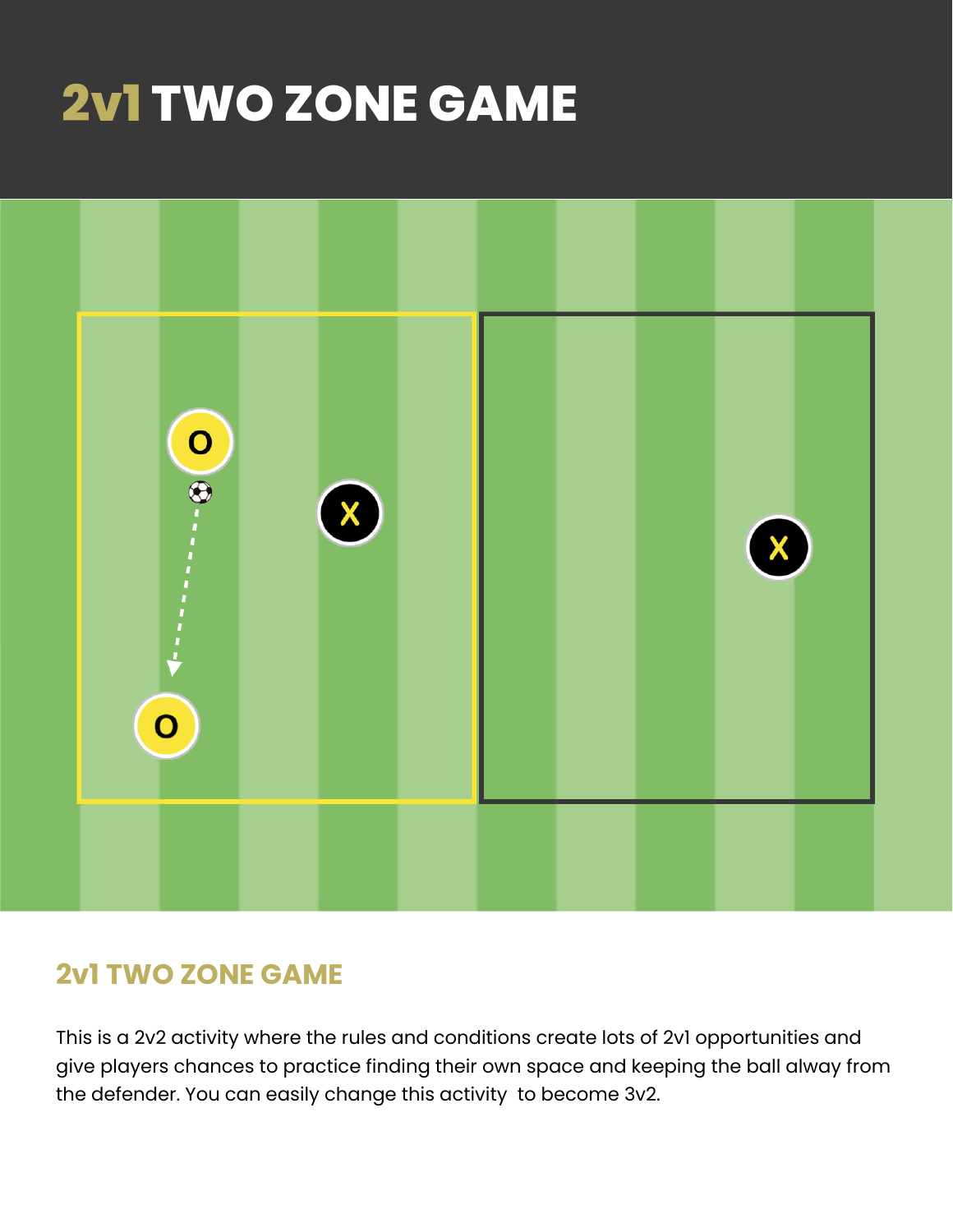#### **SET UP**



Set up two equal sized zones your zones need to be big enough for 2 players to be able to keep the ball away from a defender.

You may want to experiment with square zones or deeper zones. Adjust the size of your zones to make it easier or more challnging for your players.

## **ACTIVITY**

This is a 2v2 activity that creates lots of 2v1 situations and will challenge the players to find ways to keep the ball in a 2v1 situation.

One team of two players will start with the ball in their own zone. One of the other pair will come out of their zone and go and try and win the ball from the 2 players.

The basic rule of this activity is that the team out of possession must always have one of their players stay back in their home zone this is how we create the 2v1 situation.



When the defender wins the ball they will pass or dribble the ball back to their home zone and try and keep the ball in their home zone. The team that lost the ball will send one player to try and win the ball back while one will stay back in their own zone.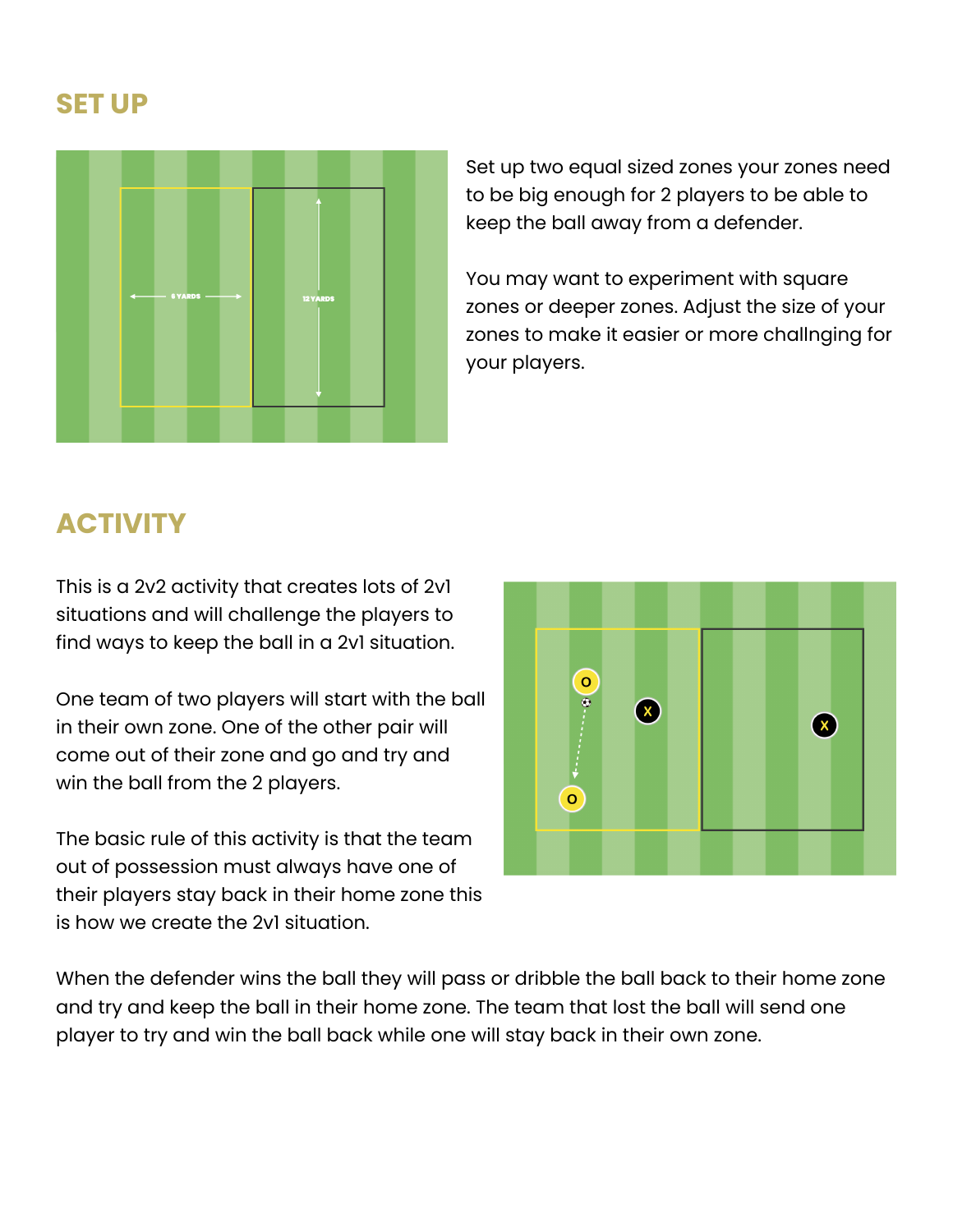# **COACHING POINTS**

Show the player without the ball how they can move to a different square to become open for their team mate depending where their team mate and the defender are.

- Q. When you win the ball what's the quickest way to get it back to your home zone?
- A. Pass the ball it will travel quicker than you can dribble it most of the time.
- Q. When you win the ball in your opponents zone which player will be open and furthest from the people now trying to take the ball from you?
- A. Your partner will always be furthest away and will always be open as they are waiting for you back in your zone



As soon as you win the ball pass it straight back into your zone where your partner is waiting then go and find space away from your partner to support them.

Try and find a space as far away as you can in your zone. The objective for the partner without the ball is to find a space in their zone as far away from their team mated as far away from the defender as they can.

You will also want to help show the player how we want them to be open or available to receive a pass from their team mate.

- Q. What does being Open or Available to receive a pass mean?
- A. It means your partner who has the ball can see you without the defender being in the way. Your partner can pass you the ball without the defender blocking or stealing the ball. Can you see your partners feet and the ball?

Show the player who is waiting in the home zone how to position themselves towards the back of the zone so the defender has further to come get the ball when they receive the pass from their partner who wins the ball. Also show them how to shadow the movement of the ball rather than just standing static.